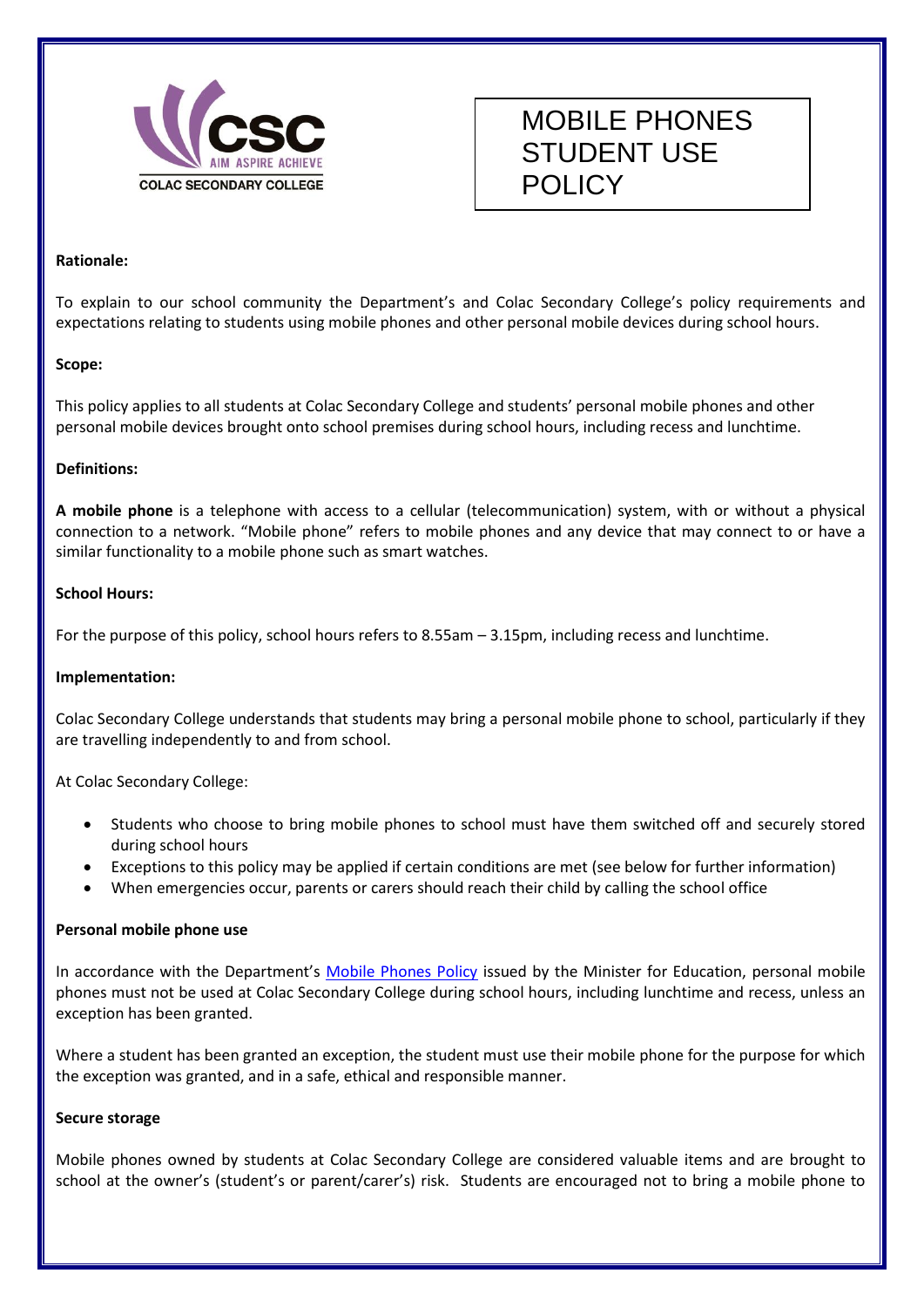school unless there is a compelling reason to do so. Please note that Colac Secondary College does not have accident insurance for accidental property damage or theft. Students and their parents/carers are encouraged to obtain appropriate insurance for valuable items. Refer to the school's Personal Property Policy AND/OR the Department's [Personal Goods](https://www.education.vic.gov.au/school/principals/spag/governance/pages/personalgoods.aspx) policy.

Where students bring a mobile phone to school, Colac Secondary College will provide secure storage. Secure storage is storage that cannot be readily accessed by those without permission to do so. At Colac Secondary College students are required to store their phones in secured mobile phone lockers supplied by the school.

#### **Enforcement**

Students who use their personal mobile phones inappropriately at Colac Secondary College may be issued with consequences consistent with our school's existing Bullying and Harassment policy and Student Management Stations and Actions process.

At Colac Secondary College inappropriate use of a mobile phone device is any use during school hours, unless an exception has been granted, and particularly use of a mobile phone:

- in any way that disrupts the learning of others
- to send inappropriate, harassing or threatening messages or phone calls
- to engage in inappropriate social media use including cyber bullying
- to capture video or images of people, including students, teachers and members of the school community without their permission
- to capture video or images in the school toilets, changing rooms, swimming pools and gyms
- during exams and assessments

#### **Exceptions**

Exceptions to the policy:

- may be applied during school hours if certain conditions are met, specifically,
	- o Health and wellbeing-related exceptions; and
	- o Exceptions related to managing risk when students are offsite.
- can be granted by the principal, or by the assistant principal, in accordance with the Department's [Mobile](https://www.education.vic.gov.au/school/principals/spag/safety/Pages/mobilephones.aspx)  [Phones Policy.](https://www.education.vic.gov.au/school/principals/spag/safety/Pages/mobilephones.aspx)

The three categories of exceptions allowed under the Department's [Mobile Phones Policy](https://www.education.vic.gov.au/school/principals/spag/safety/Pages/mobilephones.aspx) are:

| 1. Learning-related exceptions                                                                                                     |                                                     |  |
|------------------------------------------------------------------------------------------------------------------------------------|-----------------------------------------------------|--|
| <b>Specific exception</b>                                                                                                          | <b>Documentation</b>                                |  |
| For students for whom a reasonable adjustment to a learning<br>program is needed because of a disability or learning<br>difficulty | Individual Learning Plan, Individual Education Plan |  |

### *2. Health and wellbeing-related exceptions*

| <b>Specific exception</b>        | <b>Documentation</b>               |
|----------------------------------|------------------------------------|
| Students with a health condition | <b>Student Health Support Plan</b> |
| Students who are Young Carers    | A localised student record         |

## *3. Exceptions related to managing risk when students are offsite*

| <b>Specific exception</b>         | <b>Documentation</b>                   |
|-----------------------------------|----------------------------------------|
| Travelling to and from excursions | Risk assessment planning documentation |
| Students on excursions and camps  | Risk assessment planning documentation |